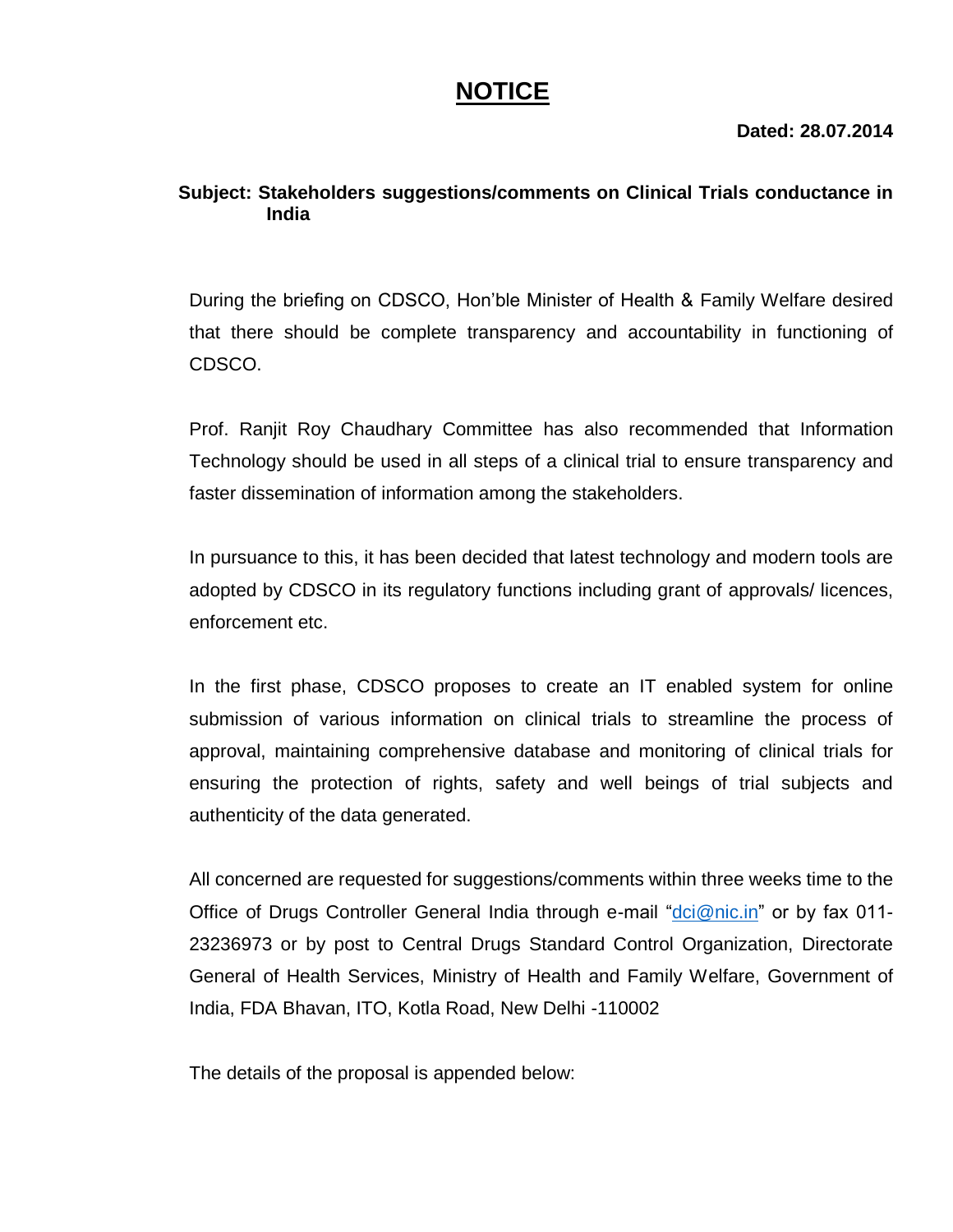# **CONTENT FOR COMMENTS**

## **PROPOSAL FOR CREATION OF IT ENABLED SYSTEM FOR CLINICAL TRIALS**

CDSCO proposes to create an IT enabled system for online submission of various information on clinical trials to streamline the process of approval, maintaining comprehensive database and monitoring of clinical trials for ensuring the protection of rights, safety and well beings of trial subjects and authenticity of the data generated. Looking at the current regulatory environment of clinical trial in India, it is important that all information related to 4 major domains of CT are captured through online in an organized manner. These domains are:

- 1. Sponsor/ CRO
- 2. Investigator
- 3. Ethics Committee (EC)
- 4. Patient

In order to capture exact information, all the sponsors/CROs, Investigators & Ethics Committees are required to put the information in a common repository related to a particular CT which is updated by the stakeholders on day to day basis.

It is proposed to have an IT enabled system where a Sponsor/applicant needs to submit the information related to clinical trial which pertains to full title of the trial, sponsor's protocol code number, name or abbreviated title of the trial where available. The additional information will include details for the identification of the Sponsor, local applicant identification, brief description of the investigational product, information on the use of placebo, information regarding the use of the comparator, site/ warehouse responsible for the release of the investigational medicinal product, brief summary of the protocol which includes the medical condition in which the trial is proposed, information regarding the disease prevalence in India, whether the disease is a rare disease, main objective of the trial, principal inclusion and exclusion criteria and the endpoint of the study. This information should also include the scope of the trial, whether the trial is diagnostic, prophylactic, therapeutic, safety, efficacy,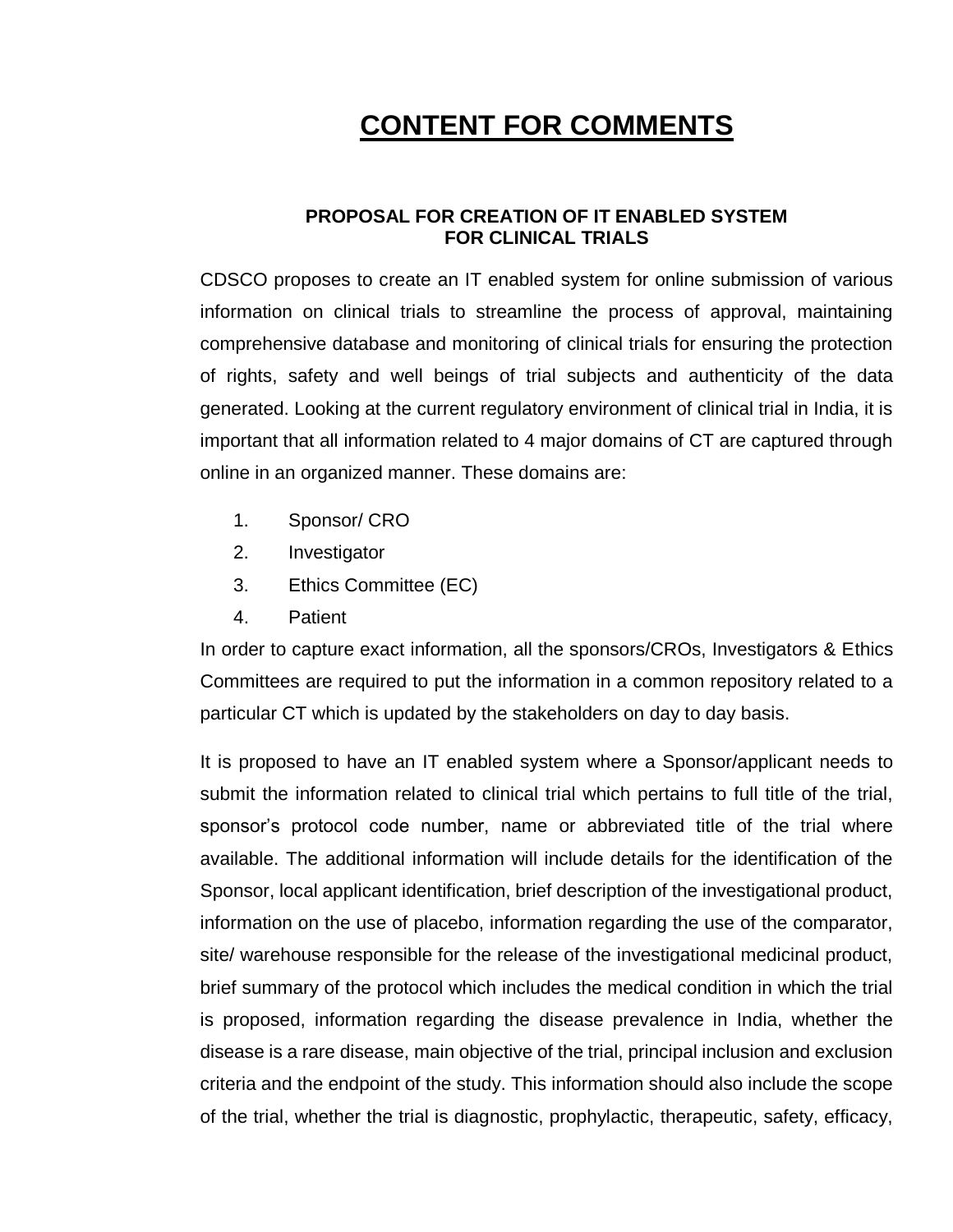pharmacokinetic, pharmacodynamic, bioequivalence, dose response, pharmacogenomic, or other.

Applicant should also provide information regarding the trial design, which includes randomized, controlled which is open, single or double blind, parallel or cross over design.

The information regarding the investigational sites includes the complete details of the Investigators, correspondence addresses of the sites, contact details and email address of the Investigators. The detail regarding the team of the Investigator also needs to be disclosed on this system. If the trial is multi-country the details regarding the countries participating in the trial and number of sites and patients expected from those countries should also be disclosed.

The information should also include details of targeted patient population planned to be enrolled in the trial or whether any high risk or vulnerable patients are included in the trial. This includes infants, children, women of childbearing potential, lactating women, etc.

The complete details of the ECs responsible for the oversight of the trial should be given. The details should include, name and address of the EC, name of the Chairperson, and details of all members of the EC etc.. Details should also include the frequency of the meetings of the ECs. The ECs should also give the details on any duties or functions which are delegated.

Once this information regarding particular trial is put in the system,it would generate a Unique Identification Number (UIN) which is specific to a particular clinical trial. The CDSCO will keep track of all information in the system with the UIN. Once the UIN is granted to a Sponsor/applicant, they need to share the same with Investigators and the ECs, so that they can maintain the database on day to day basis.

The expectation is that whenever any patient is enrolled in a clinical trial, the Investigator or the site should disclose the details of enrolled patients including name, address, annual income, age, sex, qualification, name of nominee etc. of the trial subject, details of Serious Adverse Events (SAEs), if any, observed while the subject is on the trial and the outcome of the SAEs. In case clinical trial related SAEs, the details of the compensation paid/ claimed also needs to be captured.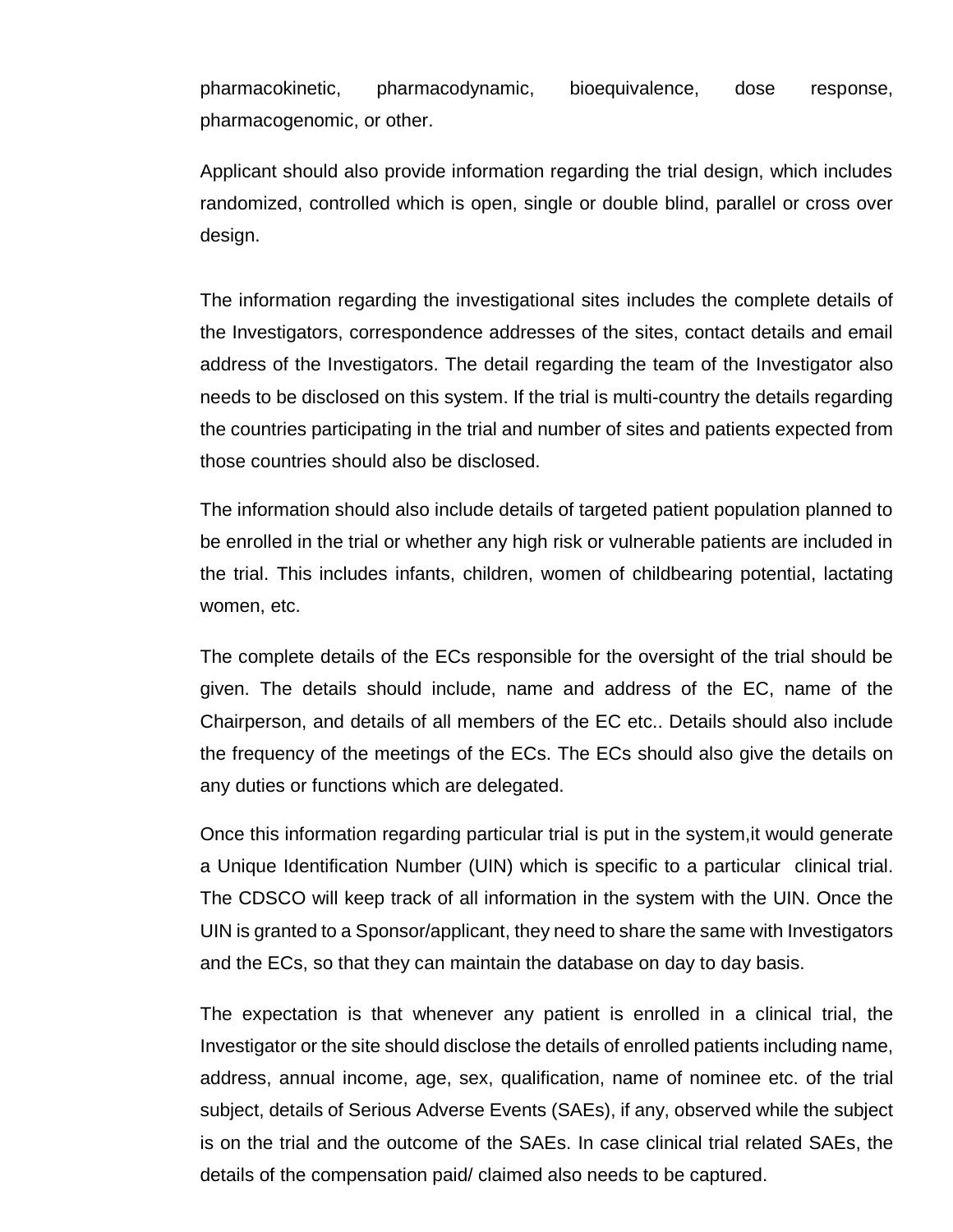Similarly the ECs should upload the minutes of every meeting conducted and any guidance/ instructions given to Sponsor/ Investigator.

The responsibility to update the information should be time-bound and a dedicated cell in CDSCO will monitor this activity. In case of any deviation, the regulatory authority may give instructions to put a hold on new recruitment in the trial and depending on the accountability, action against the Sponsor/ Investigator/ EC may also be taken.

As mentioned above, the concerned Sponsor/applicant, EC & Investigator will be required to upload detailed information as per **Annexure A** before initiating or making the clinical trial application to CDSCO. Once these informations are entered into the system, it will automatically generate an UIN for the applicant and they will be required to mention this UIN number at the time of filing the application to CDSCO.

Further it is proposed that once the trial is permitted by CDSCO, the concerned Sponsor/applicant, EC & Investigator will also be required to upload detailed information as per **Annexure B** in the proposed system during conduct of the trial on day to day basis. The stakeholders are also required to upload information as per **Annexure C** in the proposed system after completion of the trial and before making the application for Market Authorization.

The system should also have provisions to upgrade the software as and when required by addition or deletion of various elements entered into the system.

This system will be an exhaustive system and will capture all relevant information and will help in ensuring adequate accountability among various stakeholders. This should be considered as a step towards increasing the quality of the clinical trial in India and is in line with the objective of the CDSCO to bring transparency and to work towards patient safety.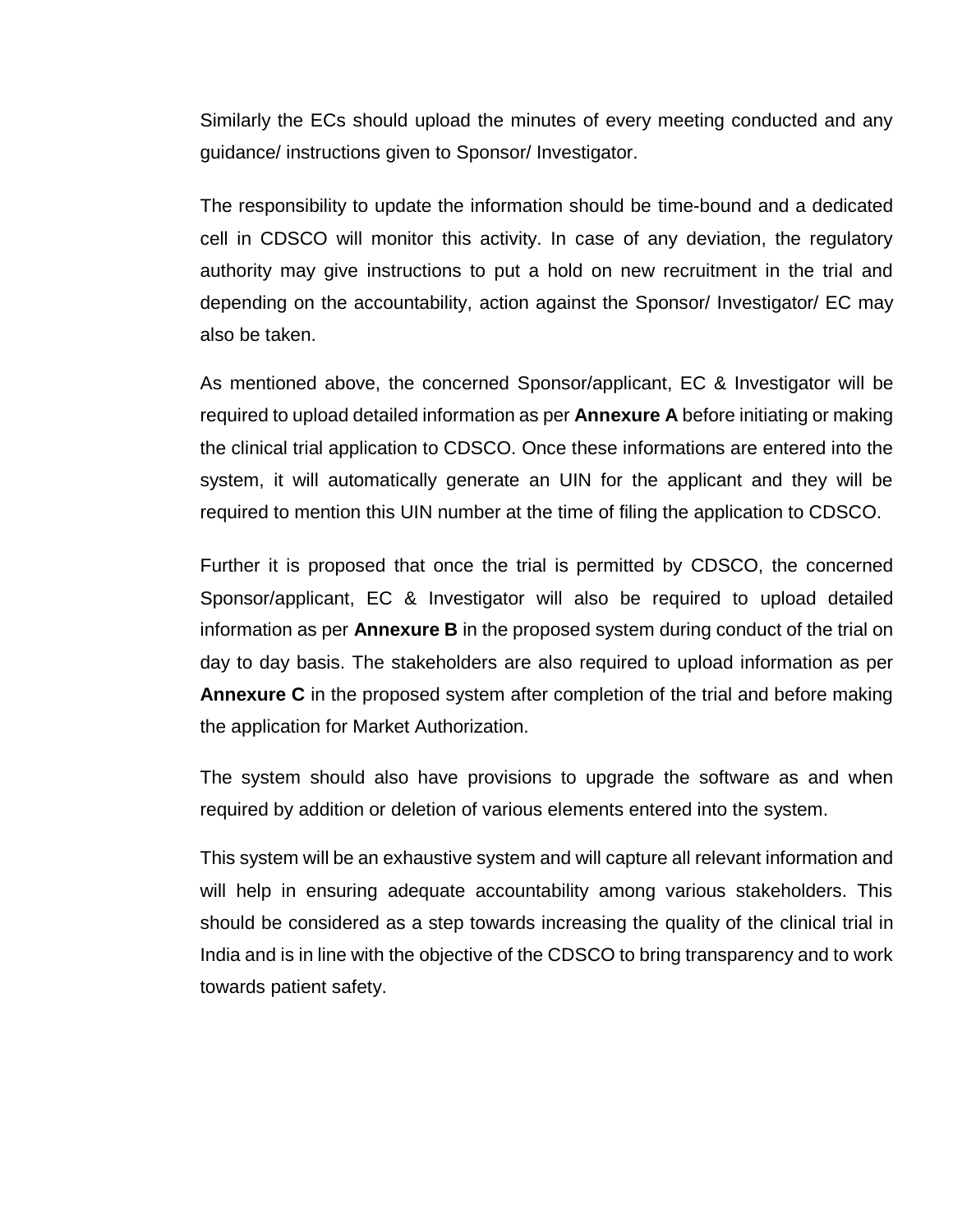## **Annexure A Information to be uploaded before initiation of Clinical Trial and making application to CDSCO**

## A. **TRIAL IDENTIFICATION**

- 1 Reference number of Sponsor/applicant
- 2 Full title of the trial
- 3 Sponsor's protocol code number

### B. **IDENTIFICATION OF THE SPONSOR RESPONSIBLE FOR THE TRIAL**

- 1 Sponsor Organization with complete address, town/city, country, contact no., e mail etc.
- 2 Legal representative of the Sponsor in India (In case of foreign Sponsor), person/organization, town/city, with full address, contact no., email etc.
- 3 Status of the Sponsor: commercial or non-commercial
- 4 Delegation of authority of the Sponsor to the legal representative in India(in case of foreign Sponsor) Y/N

#### C. **INVESTIGATIONAL PRODUCT (IP) INFORMATION ON EACH INVESTIGATIONAL PRODUCT BEING USED IN THE TRIAL EXCEPT FOR PLACEBOS (to be used either as test, comparator or both):–**

- 1 Has the IP a Marketing Authorization (MA) in the country?
- 2 If no to1, has the IP a MA in any other country?
- 3 In the protocol treatment is defined only by active substance Y/N
- 4 Has the IP been designated in this indication as an orphan product in any country?
- 5 If yes, give the details

## D. **DESCRIPTION OF THE IP**

- 1 Product name and product code where applicable
- 2 Name of each active substance (INN or proposed INN, if available)
- 3 Other available name for each active substance (CAS, sponsor code, other descriptive name etc)
- 4 Pharmaceutical form (standard terms)
- 5 Route of administration (standard terms)
- 6 Concentration (all strengths to be used)
- 7 Does the IP contain an active substance:
	- of chemical origin?
	- of biological/ biotechnological origin?
- 8: Is this
	- 1 a cell therapy medicinal product?
	- 2 a gene therapy product?
	- 3 a radiopharmaceutical product?
	- 4 an immunological product (such as vaccine, allergen, immune serum)?
	- 5 a herbal medicinal product?
	- 6 a homeopathic medicinal product?
	- 7 a medicinal product containing GMO(s)?
	- 8 another medicinal product? specify
	- 9 Is placebo used yes/No

## E. **AUTHORISED SITE RESPONSIBLE FOR THE RELEASE OF IP**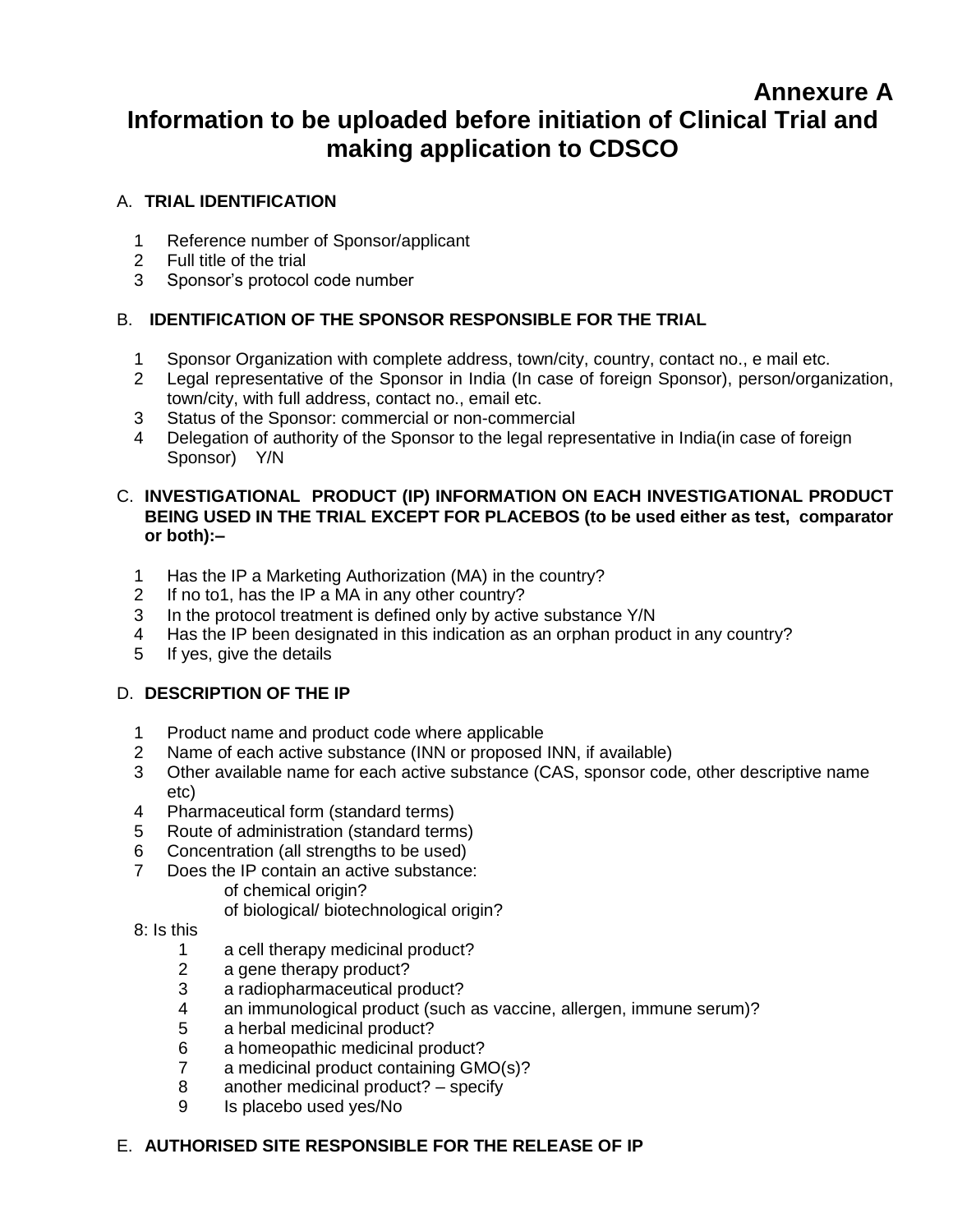- 1 Who is responsible for the release of the finished IP?
	- 1.1 Manufacturer or importer or both (tick box)
	- 1.2 Organization, town/city, Country
	- 1.3 Identify the products released at this site

### F. **GENERAL INFORMATION ON THE TRIAL**

- 1 Medical condition or disease under investigation
- 2 Specify the medical condition (free text)
- 3 is it a rare disease? In the opinion of the sponsor.
- 4 Scope of the trial (all yes/no) Indicate all which apply: diagnostic, prophylaxis, therapeutic, safety, efficacy, pharmacokinetic, pharmacodynamic, bioequivalence, dose response, pharmacogenomic, pharmacoeconomic, others(specify)
- 5 Trial type and phase:
	- 1 Human pharmacology (phase I)
	- 2 Exploratory (Phase II)
	- 3 Confirmatory (Phase III)
	- 4 Post Marketing trial (Phase IV)
	- 5 Is it a first administration to humans?
	- 6 Bioequivalence study
	- 7 Other (specify)
- 6 Design of trial:
	- 8.1 Randomised
	- 8.2 Controlled
	- 8.3 Placebo controlled
	- 8.4 whether standard care allowed
	- 8.5 Concomitant medication
- 9 Compensation policy to meet the requirements as per the Drugs & Cosmetics Rules.

## G. **POPULATION OF TRIAL SUBJECTS (All Yes/No)**

- 1 Age limit
- 2 Are any patients under 18 included: Y/N, if Y specify:
- 3 In Utero
- 4 Preterm newborn infants (up to gestational age ≤37 weeks)
	- 4.1 Newborn (0-27 days)
	- 4.2 Infant and toddler (28 days 23 months)
	- 4.3 Children (2-11 years)
	- 4.4 Adolescent (12-17 years)
- 5 Adult (18-65 years)
- 6 Elderly  $(> 65 \text{ years})$
- 7 Gender
	- 7.1 Male
	- 7.2 Female
- 8 Population of trial subjects
	- 8.1 Healthy volunteers
	- 8.2 Patients
	- 8.3 Women of child-bearing potential
	- 8.4 Pregnant women
	- 8.5 Nursing Women
	- 8.6 Emergency situation– if yes specify
	- 8.7 Subjects incapable of giving consent personally (specify)
	- 8.8 Other (specify)
- 9 Planned number of subjects to be included in India:
- 10 In case of Global clinical trial:
	- 10.1 Names of participating countries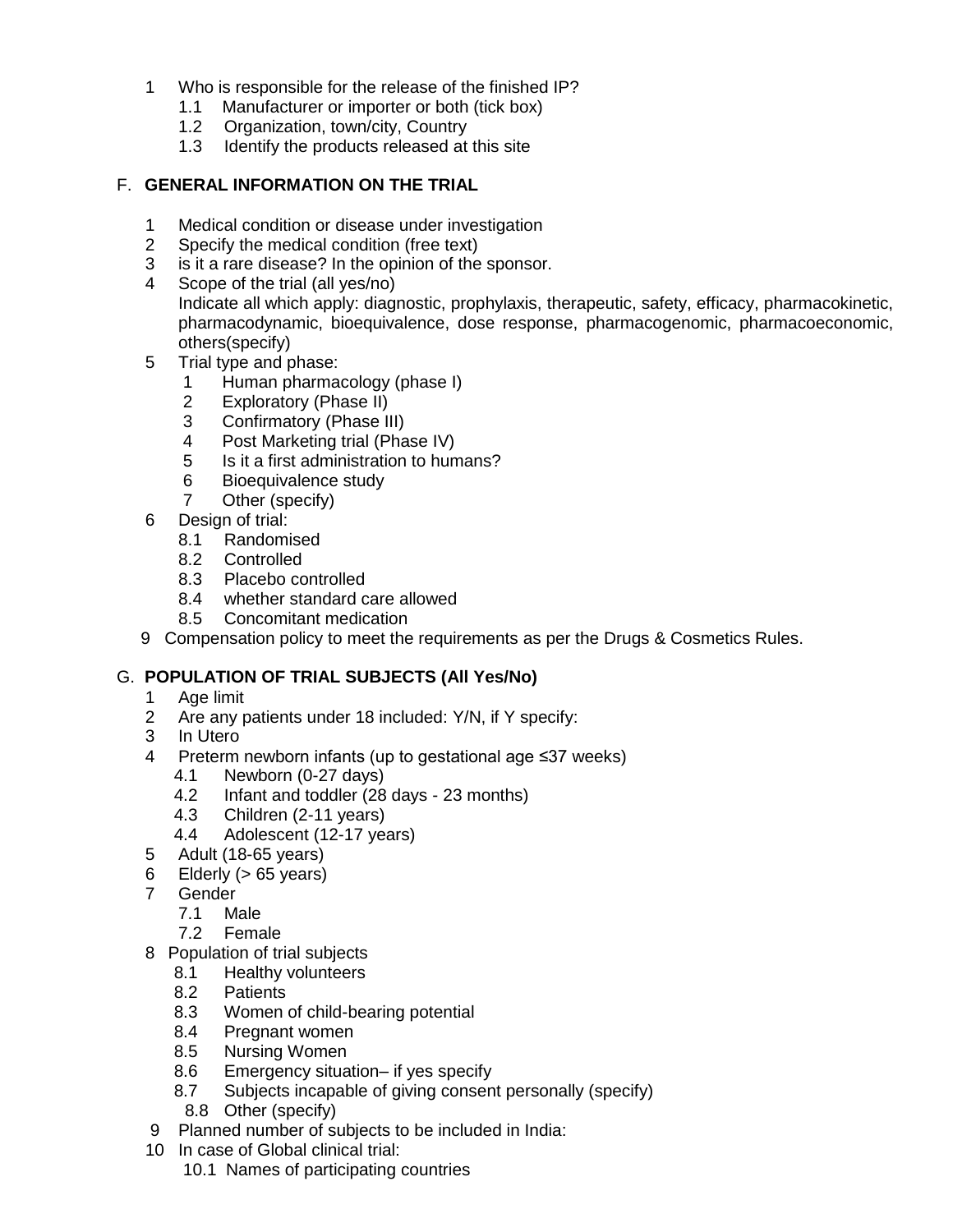- 10.2 Names of countries where the trial protocol is already approved
- 10.3 Planned number of subjects in India
- 10.4 Planned no. of subjects globally

#### H. **ETHICS COMMITTEE**

- 1 Name and address, Registration no.
- 2 Name of members, chairman and their qualification/ experience
- 3 Whether any subject experts were included in the meetings
- 4 Whether any specific patient group was included in the committee
- 5 Type of research reviewed by the committee e.g. Pharmaceutical, device, herbals etc.
- 6 No. of meetings of the committee conducted in respect of the concerned trial
- 7 Date when the EC was last inspected by CDSCO
- 8 Opinion
	- 8.1 Given opinion:
	- 8.2.1 Date of opinion
	- 8.2.2 Favourable or non-favourable and date

#### **I. INVESTIGATOR (**SITE WISE)

- 1. Name of investigator, complete address, contact no., email etc.
- 2. Registration no.
- 3. Whether GCP trained
- 4. Years of experience in relevant field and details of CTs conducted so far
- 5 Name and address of Pathology lab for testing and whether GLP certified
- 6 Undertaking of investigator as per appendix VII of schedule Y Y/N

#### **J. INFORMED CONSENT DOCUMENT**

- 1. Whether patient information sheet mentions all essential elements as per appendix V of schedule Y Y/N
- 2. If no, details thereof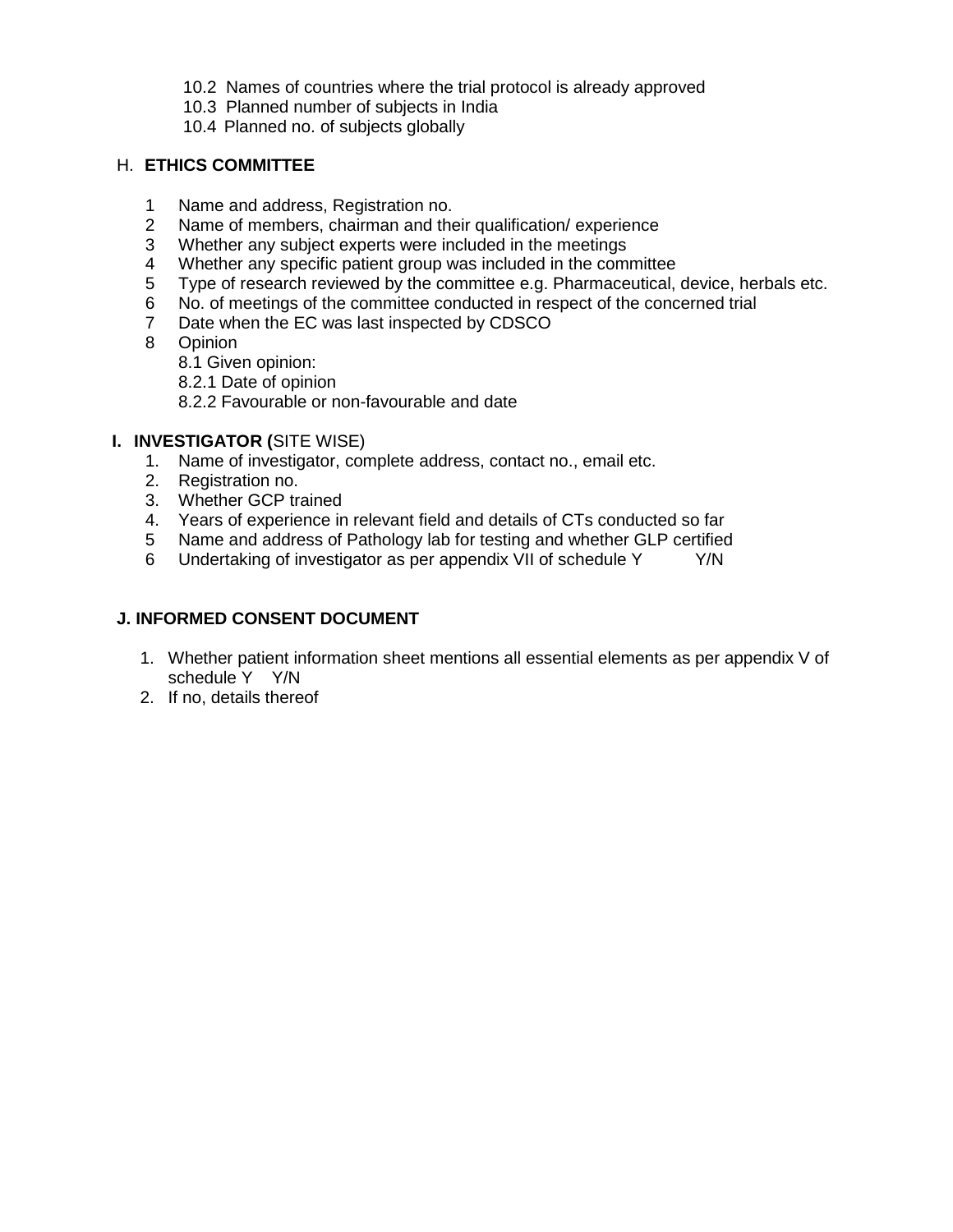## **Information to be uploaded during the conduct of Clinical Trial**

- **A. DATE OF INITIATION OF TRIAL**
- B. **WHETHER ANY DSMB APPOINTED, IF YES, DETAILS THEREOF**
- **C. NAME OF MONITOR OF THE TRIAL, HIS ADDRESS, PHONE NO.**

## **D. ETHICS COMMITTEE**

- 1 Opinion
	- 1.1 Date of opinion
	- 1.2 Favourable or non-favourable
- 2 Competent Authority concerned:
- 3 Name, town/city, country
- 4 Clinical Trial approved/refused
- 5 Date of approval or rejected

## E. **AMENDMENTS TO THE PROTOCOL OR THE REQUEST**

- 1 Substantial amendment to the protocol:
	- 1.1 Amendment code number
	- 1.2 Date of Amendment
- 2 Ethics committee opinion on substantial protocol amendment
	- 2.1 Date of opinion concerning the amendment
	- 2.2 Favourable or non-favourable
- 3 Regulatory approval of substantial protocol amendment
	- 3.1 Protocol Amendment approved/refused
	- 3.2 Date of approval or rejected
- 4 Substantial amendment to request:
	- 4.1 Amendment code number
	- 4.2 Date of Amendment
- 5 Regulatory approval of substantial amendment to request
	- 5.1 Amendment to request approved/refused
	- 5.2 Date of approval or rejected
- 6 Ethics committee opinion on substantial amendment to request
	- 6.1 Date of opinion
	- 6.2 Favourable or non-favourable

## **F. Details of Trial subjects (Site wise)**

- 1 No. of subjects enrolled actually with address, Age, sex, annual income etc. :
- 2 No. of patients randomized:
- 3 Annual income of Patient
- 4 Nominee of the patient
- 5 If Minor, Name and address of Guardian
- 6 If illiterate, Name and address of impartial witness
- 7 Age limit
- 8 Are any patients under 18 included: Y/N, if Y specify the no. of subjects enrolled/randomized:
- 9 In Utero
- 10 Preterm newborn infants (up to gestational age ≤37 weeks)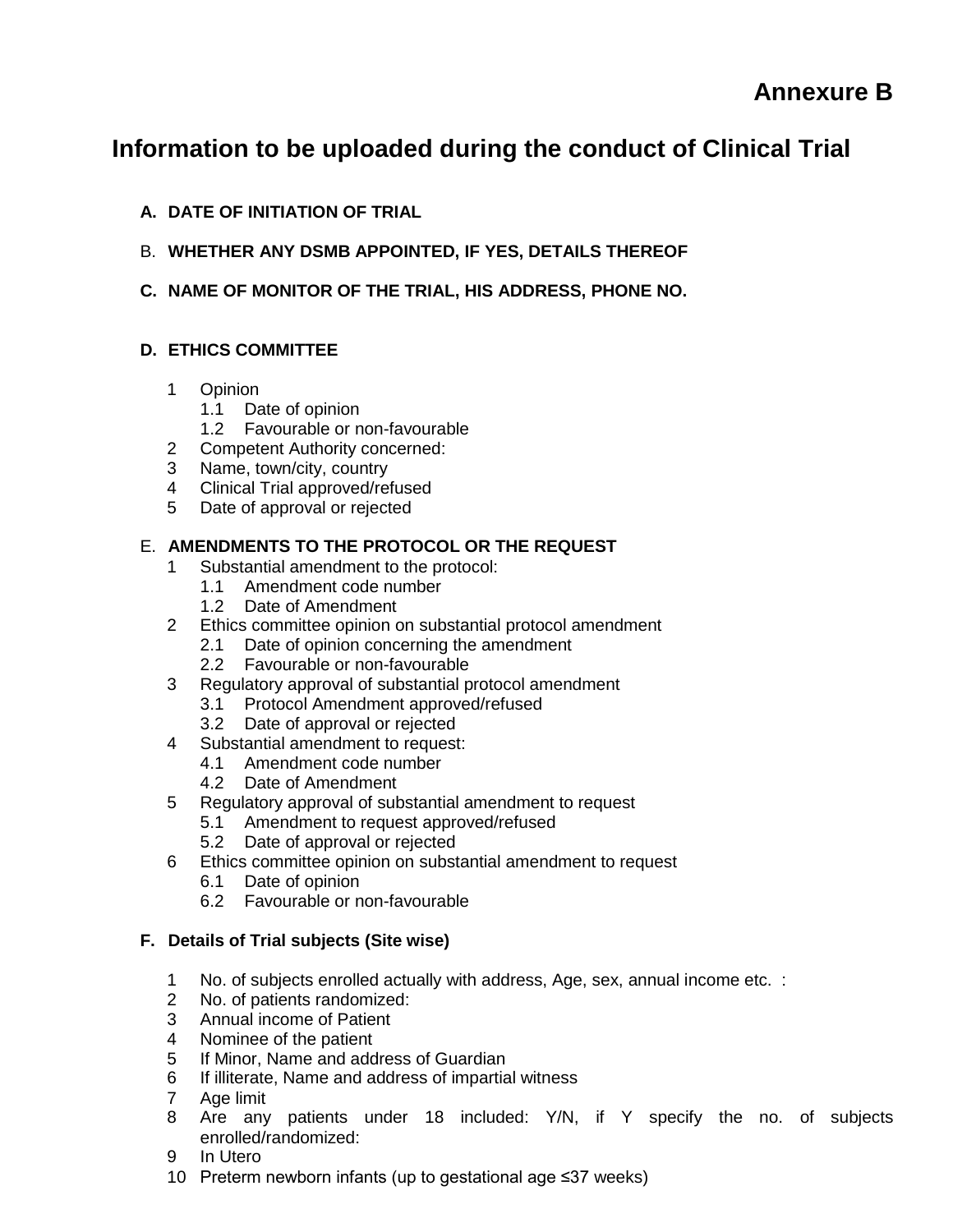- 10.1 Newborn (0-27 days)
- 10.2 Infant and toddler (28 days 23 months)
- 10.3 Children (2-11 years)
- 10.4 Adolescent (12-17 years)
- 11 Adult (18-65 years)
- 12 Elderly (> 65 years)
- 13 Gender
	- 13.1 Male
	- 13.2 Female
- 14 Population of trial subjects
	- 14.1 Healthy volunteers
	- 14.2 Patients
	- 14.3 Women of child-bearing potential
	- 14.4 Pregnant women
	- 14.5 Nursing Women
	- 14.6 emergency situation– if yes specify
	- 14.7 Subjects incapable of giving consent personally(specify)
	- 14.8 Other (specify)

#### **G. DETAILS OF SAEs REPORTED: PATIENT WISE**

Name of the patient with address, DOB, Gender, socio-economic background with annual income

- 1 Nature of SAE: injury/ death
- 2 Nature of trial: Cardiology/ Oncology/Pulomonology……….?
- 2 In case of death, cause?
- 3 Date of event:<br>4 Name and add
- Name and address of EC
- 5 Opinion of Investigator
- 6 Opinion of EC
- 7 Opinion of Sponsor
- 8 Causality analysis: Related/not related/……
- 9 Date of reporting to EC and sponsor
- 10 Date of reporting to Licensing Authority
- 11 Details of compensation recommended
- 12 Details of compensation paid with date and mode of payment
- 13 Name of beneficiary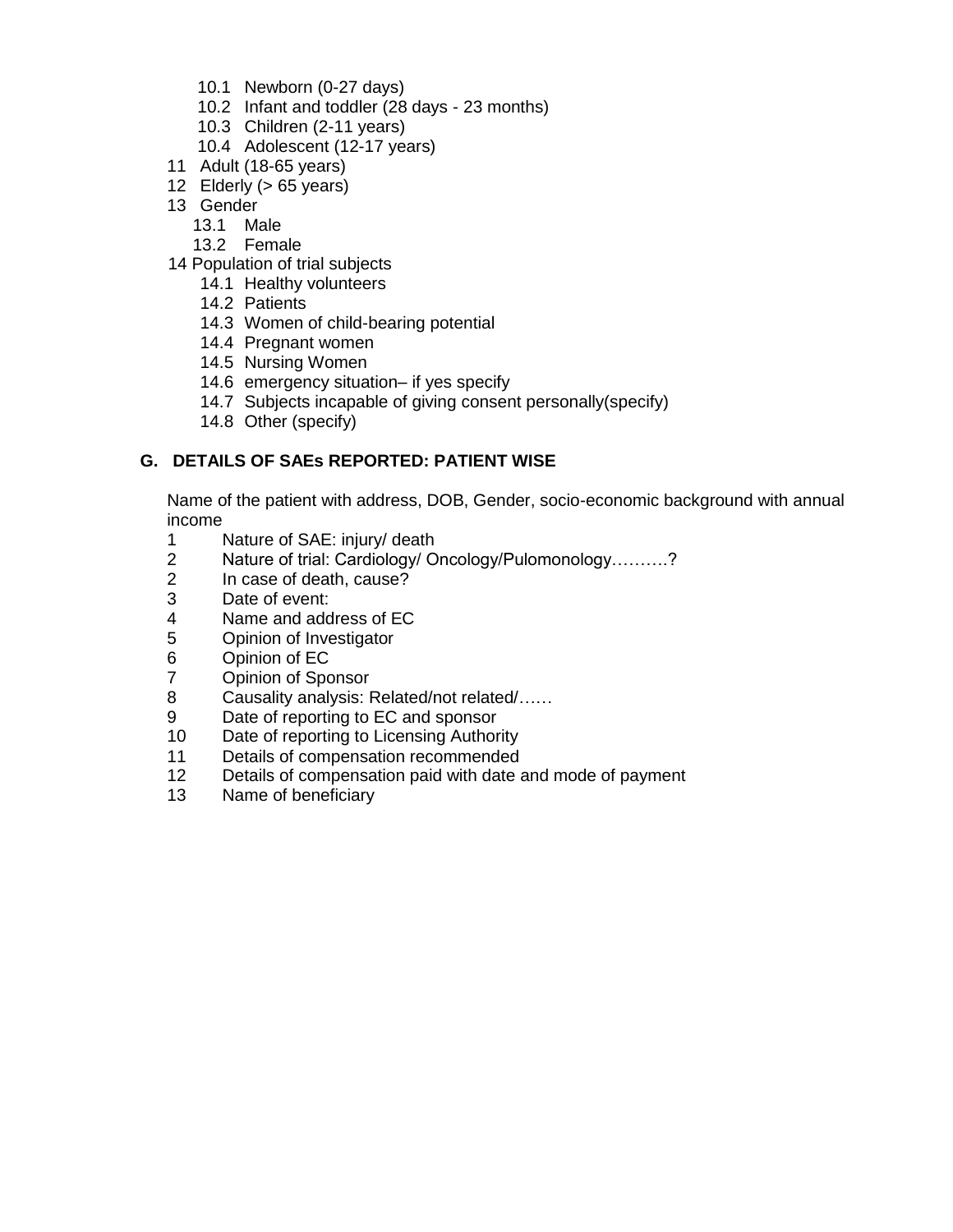## **Information to be uploaded after completion of Trial**

## **A. DECLARATION OF THE END OF THE CLINICAL TRIAL- site wise**

- 1 Date of the end of the trial<br>2 Is it the completion of the t
- Is it the completion of the trial
- 3 Is the trial terminated early? Yes/No specify reason(s)
	- 3.1 Safety
	- 3.2 Lack of Efficacy
	- 3.3 Not commenced
	- 3.4 Suspended
	- 3.5 Other
- 4 Is it a temporary halt?
- 5 Decision of CDSCO on temporary halt?
- 6 Details of the patients dropped and reasons

## **B. INSPECTION OF CLINICAL TRIAL SITES**

Inspection reference number

- 1: Was the inspection?
	- 1.1 Trial specific
		- 1.1.1 CDSCO number (repeat as needed for several trials)
		- 1.1.2 Sponsor protocol code number in case of third country inspection of protocols without a CDSCO number
	- 1.2 System or facility inspection (not clinical trial specific)
	- 1.2.1 Specify system or facility
- 2 Type of site (drop down list)
- 3 date of on-site inspection
- 4 Name and address of site
- 5 Inspection outcome

## **C. INSPECTION OF INVESTIGATIONAL PRODUCT MANUFACTURER/IMPORTER**

Inspection reference number

- 1 date of inspection<br>2 lnspecting authorit
- 2 Inspecting authority<br>3 Site inspections na
- Site inspections name and address of site
- 4 Type of site manufacturer, importer, manufacturer/importer
- 5 Was the inspection part of the site authorisation process;
	- 5.1 Initial authorisation inspection
		- 5.2 Re-inspection
- 6 was the inspection part of the control of a particular product(s)? 6.1 Specify product(s)
- 7 Was the inspection part of the control of a particular trial(s)?
	- 7.1 Specify the CDSCO number(s) or if there is no CDSCO number specify the sponsor protocol code number(s)
- 8 Inspection outcome

## **D. DETAILS OF SAEs REPORTED: PATIENT WISE**

Name of the patient with address, DOB, Gender, socio-economic background with annual income

1 Nature of SAE: injury/ death